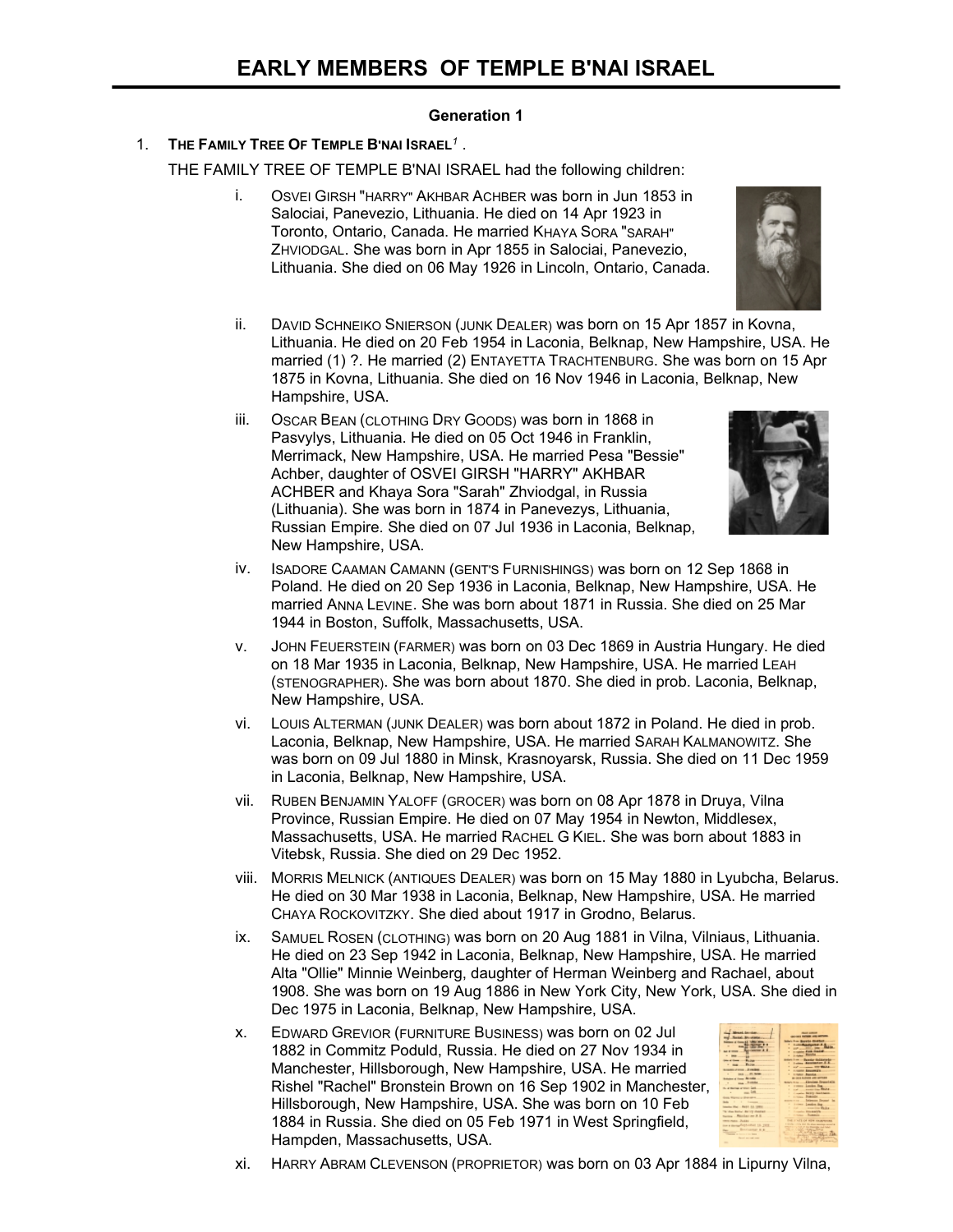## **Generation 1 (cont.)**

Poland. He died on 17 Nov 1979 in Laconia, Belknap, New Hampshire, USA. He married Sarah "Sadie" Fannie Goodman, daughter of Harry Goodman and Hannah Jacobi, on 14 Oct 1906 in Bangor, Penobscot, Maine, USA. She was born on 19 May 1888 in Jerusalum, Palestine. She died on 04 Mar 1964 in Laconia, Belknap, New Hampshire, USA.

- xii. SOLOMAN STEINMAN (PROPRIETOR) was born on 01 May 1884 in Minsk, Russia. He died on 24 Oct 1956 in Plymouth, Grafton, New Hampshire, USA. He married JENNIE CHERTOK. She was born in Oct 1889 in Radishkovitz, Poland. She died on 30 Jan 1945 in Plymouth, Grafton, New Hampshire, USA.
- xiii. LOUIS SCHWARTZ (TRADER MERCHANT) was born on 15 Jul 1885 in Russia. He died in prob, Laconia, Belknap, New Hampshire, USA. He married Paulina Valinsky on 13 Aug 1917 in Laconia, Belknap, New Hampshire, USA. She was born about 1892 in Russia.
- xiv. JOSEPH ZEEBERG (JUNK DEALER) was born on 15 May 1887 in Russia. He died on 05 Apr 1961 in Laconia, Belknap, New Hampshire, USA. He married (1) MARY FILTZ on 17 Mar 1913 in Dorchester, Suffolk, Massachusetts, USA. She was born about 1886 in Poland. He married (2) REBECCA "BECKIE" ALTERMAN. She was born on 28 Aug 1892 in Minsk, Russia. She died on 19 Jul 1961 in Laconia, Belknap, New Hampshire, USA.
- xv. MAX SCHOHAN (PROPRIETOR) was born on 17 Sep 1887 in New York, New York, USA. He died on 28 Jun 1966 in Laconia, Belknap, New Hampshire, USA. He married FRANCES ROSE ZURILNICK NICK. She was born on 15 Nov 1898 in Russia. She died on 28 Aug 1948 in Laconia, Belknap, New Hampshire, USA.
- xvi. MAX CHERTOK (PROPRIETOR- FURNITURE) was born on 15 Apr 1890 in Minsk, Russia. He died on 30 Apr 1952 in New York, New York, USA (Laconia, NH). He married Rose Winner on 02 Mar 1915 in Newton, Middlesex, Massachusetts, USA. She was born on 21 May 1895 in Russia. She died on 03 Nov 1969 in Laconia, Belknap, New Hampshire, USA.
- xvii. NATHAN BRINDIS (LACONIA SHOE COMPANY) was born on 22 Feb 1891 in Russia. He died on 03 Jul 1967 in Laconia, Belknap, New Hampshire, USA. He married Jennie Finman on 22 Mar 1911 in Haverhill, Essex, Massachusetts, USA. She was born on 07 Oct 1893 in Haverhill, Essex, Massachusetts, USA. She died on 23 Nov 1972.
- xviii. ARCHIE GOZONSKY (ANTIQUES DEALER) was born on 11 Apr 1893 in Brest, Russian Empire. He died on 22 Apr 1955 in prob. Laconia, Belknap, New Hampshire, USA. He married Ida Halpern on 20 Jan 1917 in Kings, New York, USA. She was born about 1896 in Brest, Poland. She died in Laconia, Belknap, New Hampshire, USA?.
- xix. BERNARD KORN (JUNK DEALER) was born on 24 Mar 1903 in Tyamencia, Austria. He died on 19 Dec 1982 in Palm Beach, Palm Beach, Florida, USA. He married Mae Rogovin, daughter of Samuel Rogovin and Frida Kalmanwitz, on 14 Nov 1926 in Bronx, New York, USA. She was born on 23 May 1908 in Kings, New York, USA. She died on 01 Jan 1996 in Palm City, Martin, Florida, USA.
- xx. SAMUEL MYER ISRAEL was born on 14 Jan 1905 in Chelsea, Suffolk, Massachusetts, USA. He died on 18 Aug 1987 in Worcester, Worcester, Massachusetts, USA. He married Pearl B Cohen, daughter of Nathan Cohen and Jennie Zaliaznick, in Portsmouth, New Hampshire. She was born on 27 Oct 1907 in Massachusetts. She died on 18 Jun 2000 in Worcester, Worcester, Massachusetts, USA.
- xxi. BENJAMIN ZULOFSKY was born on 20 Aug 1905 in Webster, Worcester, Massachusetts, USA. He died on 17 Oct 1987 in Sarasota, Sarasota, Florida, USA. He married Minna Kauffman on 29 Jul 1934 in Portsmouth, Rockingham, New Hampshire, USA. She was born on 02 Apr 1910 in Fall River, Bristol, Massachusetts, USA. She died on 28 Oct 1985 in Sarasota, Sarasota, Florida, USA.



xxii. ISADORE "IRVING" SELIG (PRESIDENT-LACONIA SHOE) was born on 28 Dec 1909 in Russia. He died on 27 Feb 1969 in Boston, Suffolk, Massachusetts, USA. He married FRANCES EDITH BRINDIS. She was born on 20 Jan 1913 in Milwaukee,